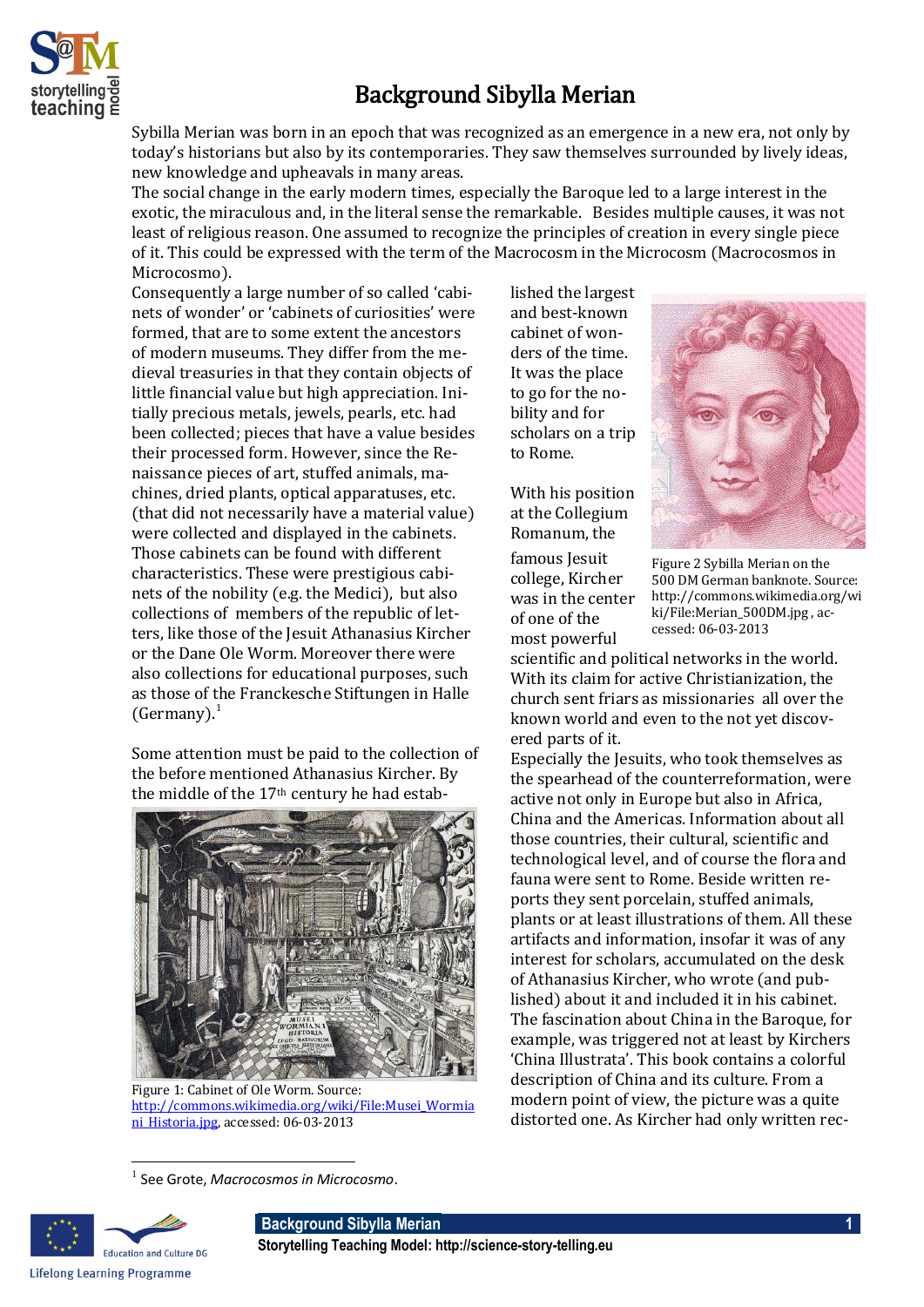

ords and some artifacts, this does not come as a surprise. $2$ 

Often, artifacts passed through many hands before they were integrated in a collection. This opened the door for errors and frauds that may look quite bizarre from a modern viewpoint. For example, the bones of the Narwhal were identified as the horns of the unicorn. Frequently they were displayed, mounted on a stuffed pony. The skeletons of mermaids could be found as well as bones from giants (fossil bones). Another error concerned the paradise bird. For quite a long time it was assumed, that it had no feet. European collectors were fooled by the custom of the indigenous hunters to cut off the feet before stuffing the body. $3$ Besides dead animals and plants, living plants were of great interest. In the late 17th century there was a run on tulips in the Netherland. Even for wealthy persons, it was easy to run into bankruptcy, developing an obsession for tulips.<sup>4</sup>

The investigation and description of insects



Figure 2: Titlepage of Moffets work. Source: [http://en.wikipedia.org/wiki/File:Theater\\_of\\_Insec](http://en.wikipedia.org/wiki/File:Theater_of_Insects.jpg)

was a fairly new area for natural philosophers. The first books dealing solely with insects were published not before the end of the 16th century. Very few books gained as much success as these from Sibylla Merian.

One of the most recognized books about insects had many fathers. In the late 16th century the English physician Thomas Moffet (also Mouffet and Muffet) compiled a book on insects using several unpublished sources. Yet he could not get it published. It appeared 30 years after his death, published by the famous physician Théodore de Mayerne. On the front page of the book with the title 'Theatrum Insectorum' (Theater of Insects) one can also find the names of Conrad Gesner, Edward Wotton, and Thomas Penny. Gesner and Wotton died already in the middle of the 16th century. This means that the work of 1634 contained information that was gained some generations earlier. This can be taken as indication that only very few people were engaged in observing insects, especially holometabolic insects. By the middle of the 17th century one can find an increasing number of published works on insects.

To give an example, Jan Swammerdam, a Dutch scholar, wrote in 1669 his 'Historia Insectorum Generalis' (General History of Insects) about the transformation of insects from the egg to the grub and finally the grown insect. He was one of the first to use optical equipment like magnifying glasses and microscopes for observation. The metamorphosis of insects was a topic of Johannes Goedaert as well as Swammerdam. Goedaert published a book solely dedicated to this transformation, the ''Metamorphosis Et Historia Naturalis Insectorum' (Metamorphosis and Natural History of Insects), which was published in 1662 But it was Francesco Redi who was the first to show, that there was no such thing as abiogenesis, the creation of insects out of nothing. Using experiments with covered and uncovered meat, he showed, that insects only appeared where insects before laid their eggs.

 $\overline{\phantom{0}}$ 



[ts.jpg](http://en.wikipedia.org/wiki/File:Theater_of_Insects.jpg) , accessed: 06-03-2013

<sup>2</sup> See Findlen, *Athanasius Kircher*.

 $^3$  Findlen, "Natural history", 456.

<sup>4</sup> Kerner, *Seidenraupe, Dschungelblüte*.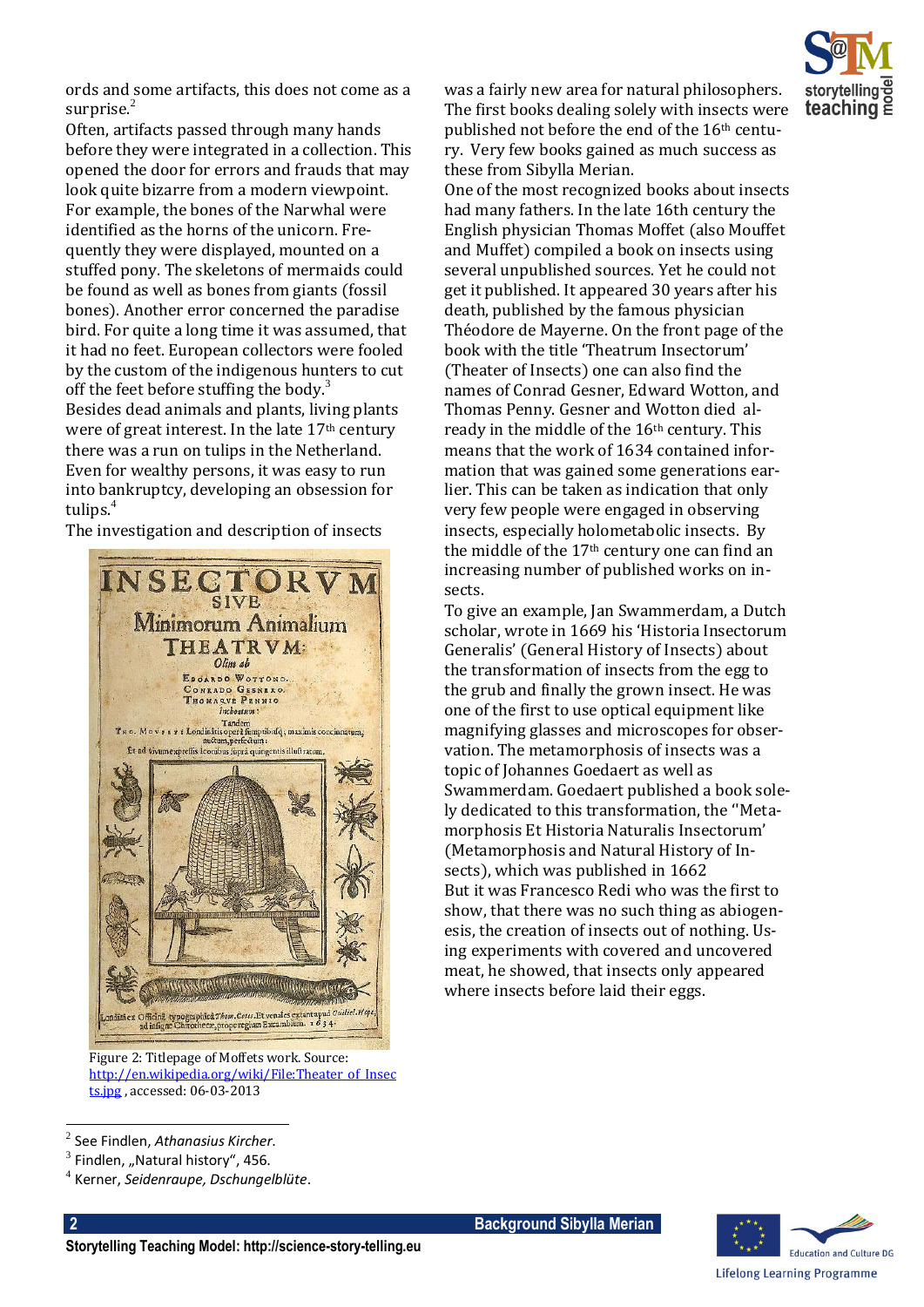

Without doubt, Sibylla Merian was not the first **teaching**  $\tilde{\mathbf{e}}$  to observe the metamorphosis of insects, but



Figure 4: Plate from Goedaert's Metamorphosis. Source: 3http://en.wikipedia.org/wiki/File:Geodart\_Metamorpho sis\_1663.png , accessed: 06-03-2013

this cannot diminish her accomplishments. She was one of the first to observe the importance of specific host plants for the insects. Perhaps even more important is the extremely high quality of her illustrations and associated with this, the accuracy of her observations. Wherever possible she painted from the living insects and did not limit herself to the dead ones in collections.

The works of Sibylla Merian were received in a very positive way by the republic of letters. As the historian Londa Schiebinger points out, there were also very few resentments due to her female gender up to the 19<sup>th</sup> century. Not by chance most of the abovementioned scholars were physicians. The study of medicine was the only academic discipline, providing an understanding of nature and natural history.

If this is the case, the question arises, how an untitled woman, born and raised in the household of a craftsman and artisan made her way into natural history. The answer is, for sure, multi-faceted. Two aspects seem to be of great importance.

On the one hand, caterpillars, silkworms to be precise, were economically interesting. From the knowledge of the origin of silk the wish for European silkworm-cultivation emerged. One can assume that Sibylla Merian visited such a breeding station. Later she was always interested in an alternative to the silkworm.<sup>5</sup> On the other hand she was the daughter of a famous engraver and got a professional training at the workshop of her stepfather, who also worked as a painter and engraver. Engravers and illustrators were sought after in the 17th century for the production of books. Yet in these times, painting from nature and not from a description was quite important. Therefore

5 Kerner, *Seidenraupe, Dschungelblüte*.

careful observation and painting from nature was part of her training.

Often the engravers were not only contractors but publishers on their own risk. This often led to alterations in the books of scholars to match the assumed taste of the time.<sup>6</sup>

Merians father for example published a book on flowers. The same did the daughter some decades later. Those books did not only serve as textbooks but also for the enjoyment of the readers. Sibylla Merians so called Blumenbuch (Book on Flowers) was meant mainly as a stich chart for upper class women.<sup>7</sup>

One can conclude the Sibylla Merian had a good basis to start with the investigation of plants and insects. Especially Amsterdam as the place of residence in her late years was close to ideal. The Netherlands were one of the leading maritime powers of the time and one of the most important trading points for goods from the Americas. Therefore it was possible for her to go to Surinam the Dutsch colony in America. Studying the butterflies and their metamorphosis was the main reason for this journey, on which she was accompanied by one of her grown up daughters.



Figure 5: Plate 23 from Merians Metamorphosis insectorum Surinamensium. Source: [http://commons.wikimedia.org/wiki/File:Merian\\_Metam](http://commons.wikimedia.org/wiki/File:Merian_Metamorphosis_XXIII.jpg) [orphosis\\_XXIII.jpg](http://commons.wikimedia.org/wiki/File:Merian_Metamorphosis_XXIII.jpg) , accessed:06-03-2013

 $^6$  Johns, "Coffeehouses and print shops".



 $\overline{\phantom{0}}$ 

**Background Sibylla Merian 3**

**Storytelling Teaching Model: http://science-story-telling.eu**

 $\overline{a}$ 

<sup>7</sup> Kerner, *Seidenraupe, Dschungelblüte*.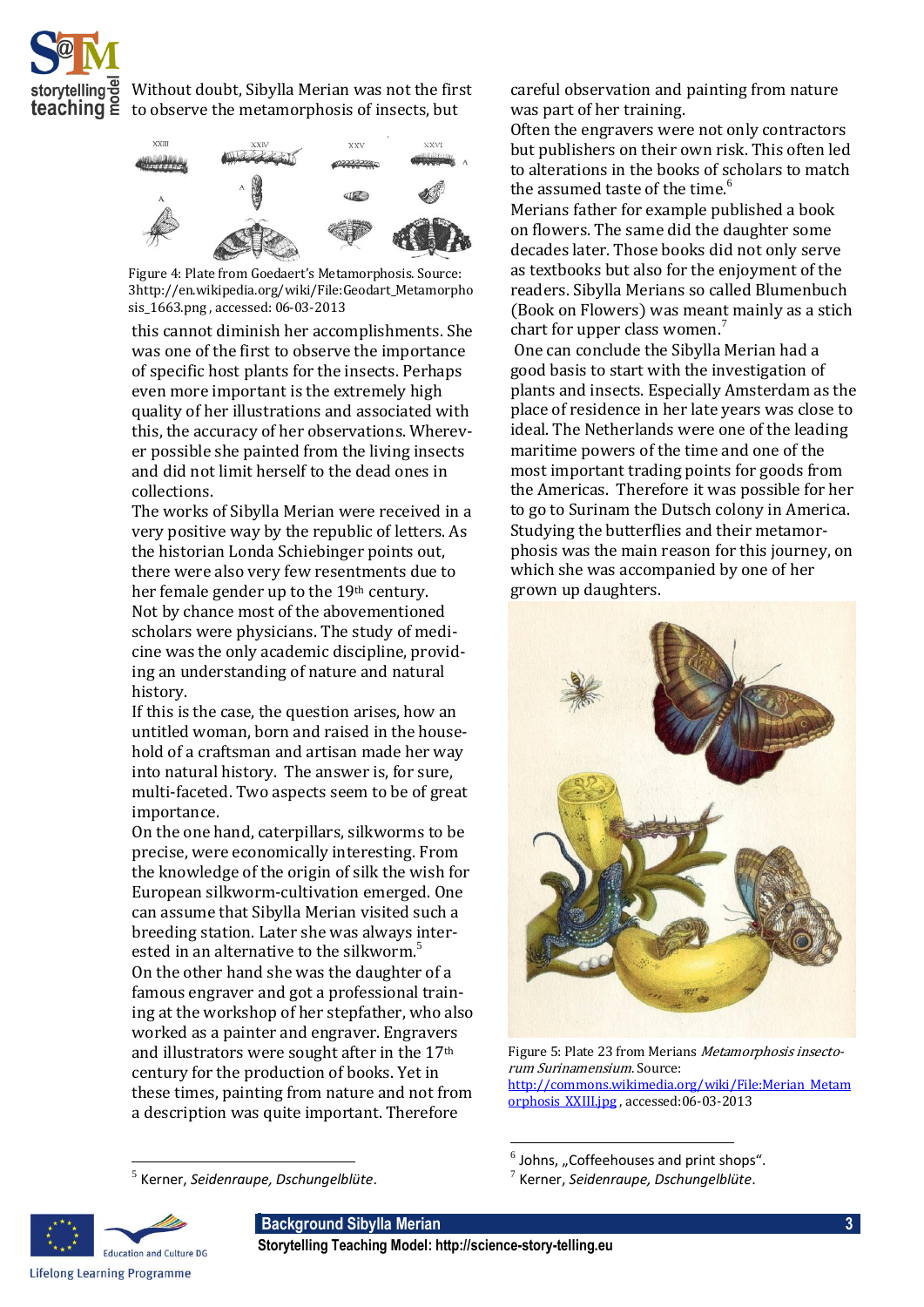

Goods from other continents did not only satisfy the curiosity of the time, but also were economically important. The search for cures for the new diseases that appeared in the colonies was of great importance for the colonial empires. Those plants could also generate great profit in the old world. As example may serve the cacao, that came as a medical tonic to Europe and then turned into a beverage. Naturally the indigenous population was not eager to cooperate with their suppressors. They could be pressed to work, but not to re-

veal their knowledge. Sibylla Merian was one of the few naturalists who made friends with parts of the indigenous population.<sup>8</sup>

Later she criticized the repression of the natural population by their colonial masters.<sup>9</sup> It should be mentioned, that the appetite for new knowledge had its limits. Some knowledge was not suitable for transfer in the eyes of most of the authors. The native people could prevent and abort pregnancies for example, using some plants. One of the very few reports about this was written by Sibylla Merian. Although she was not the only one to report this, the knowledge was not transferred to Europe. One can conclude that the Baroque was a time where it was possible for women to participate in science, mostly as passive consumers, though.

## References

- Balsiger, Barbara Jeanne. The Kunst- und Wunderkammern: a catalogue raisonné of collecting in Germany, France and England, 1565 - 1750 / by Barbara Jeanne Balsiger. Ann Arbor, Mich: University Microfilms, 1971.
- Bepler, Jill, Jochen Bepler, Herzog Braunschweig-Lüneburg-Bevern, Barocke Sammellust (1988. 05.28- 10.30 : Wolfenbüttel), und Ausstellung. Herzog August Bibliothek (1988. 05.28-10.30 : Wolfenbüttel). Barocke Sammellust. Ausstellungskataloge der Herzog-August-Bibliothek ; 57 Ausstellung. Weinheim: VCH, Acta humaniora [in Komm.], 1988.
- Bredekamp, Horst, und Ausstellung Theater der Natur und Kunst - Theatrum Naturae et Artis. Wunderkammern des Wissens (2000. 12.10-2001.03.04 : Berlin). Theater der Natur und Kunst: Katalog. Theater der Natur und Kunst: Wunderkammern des Wissens; eine Ausstellung der Humboldt-Universität zu Berlin; 10. Dezember 2000 bis 4. März 2001, Martin-Gropius-Bau, Berlin  $=$  Theatrum naturae et artis / hrsg. von Horst Bredekamp .. Berlin: Henschel, 2000.
- Buberl, Brigitte, Ausstellung "Palast des Wissens. Die Kunst- und Wunderkammer Zar Peters des Großen" (2003. 01.25-04.21 : Dortmund), und Ausstellung "Palast des Wissens. Die Kunst- und Wunderkammer Zar Peters des Großen" (2003. 08.01-11.16 : Gotha). Palast des Wissens : die Kunst- und Wunderkammer Zar Peters des Großen Beiträge. Palast des Wissens : die Kunst- und Wunderkammer Zar Peters des Großen; [Beitragsband zur Ausstellung "Palast des Wissens. Die Kunst- und Wunderkammer Zar Peters des Großen", Museum für Kunst und Kulturgeschichte der Stadt Dortmund, 25. Januar 2003 - 21. April 2003, Schlossmuseum Gotha, Gothaer Kulturbetriebe, 1. August 2003 - 16. November 2003] / hrsg. von Brigitte Buberl ...; Bd. 2. München: Hirmer, 2003.
- Findlen, Paula. "Anatomy theaters, botanical gardens, and natural history collections". In The Cambridge history of science; Vol. 3: Early modern science, herausgegeben von Katharine Park. Cambridge: Cambridge Univ. Press,, 2006.

———. Athanasius ircher : the last man who knew everything, o. J.

- -. "Natural history". In The Cambridge history of science; Vol. 3: Early modern science, herausgegeben von Katharine Park. Cambridge: Cambridge Univ. Press,, 2006.
- ———. "Scientific spectacle in Baroque Rome : Athanasius Kircher and the Roman College". Jesuit science and the Republic of Letters (2003): 225.
- Fischer, Lili, und Ausstellung Kleine Wunderkammern (1990. 02.16-03.16 : Delmenhorst). Kleines Wunderkammer-Verzeichnis. Delmenhorst, 1990.
- González-Palacios, Alvar, und Exhibition (1981. 06.10- 07.31 : London). Objects for a Wunderkammer; Works of art. London: Colnaghi, 1981.

**4 Background Sibylla Merian**



l  $^8$  Schiebinger, "Scientific Exchange in the Eighteenth-Century Atlantic World"; Schiebinger, "West Indian Abortifacients and the Maikin of Ignorance".  $^9$  Schiebinger, "West Indian Abortifacients and the Maikin of Ignorance", 150.